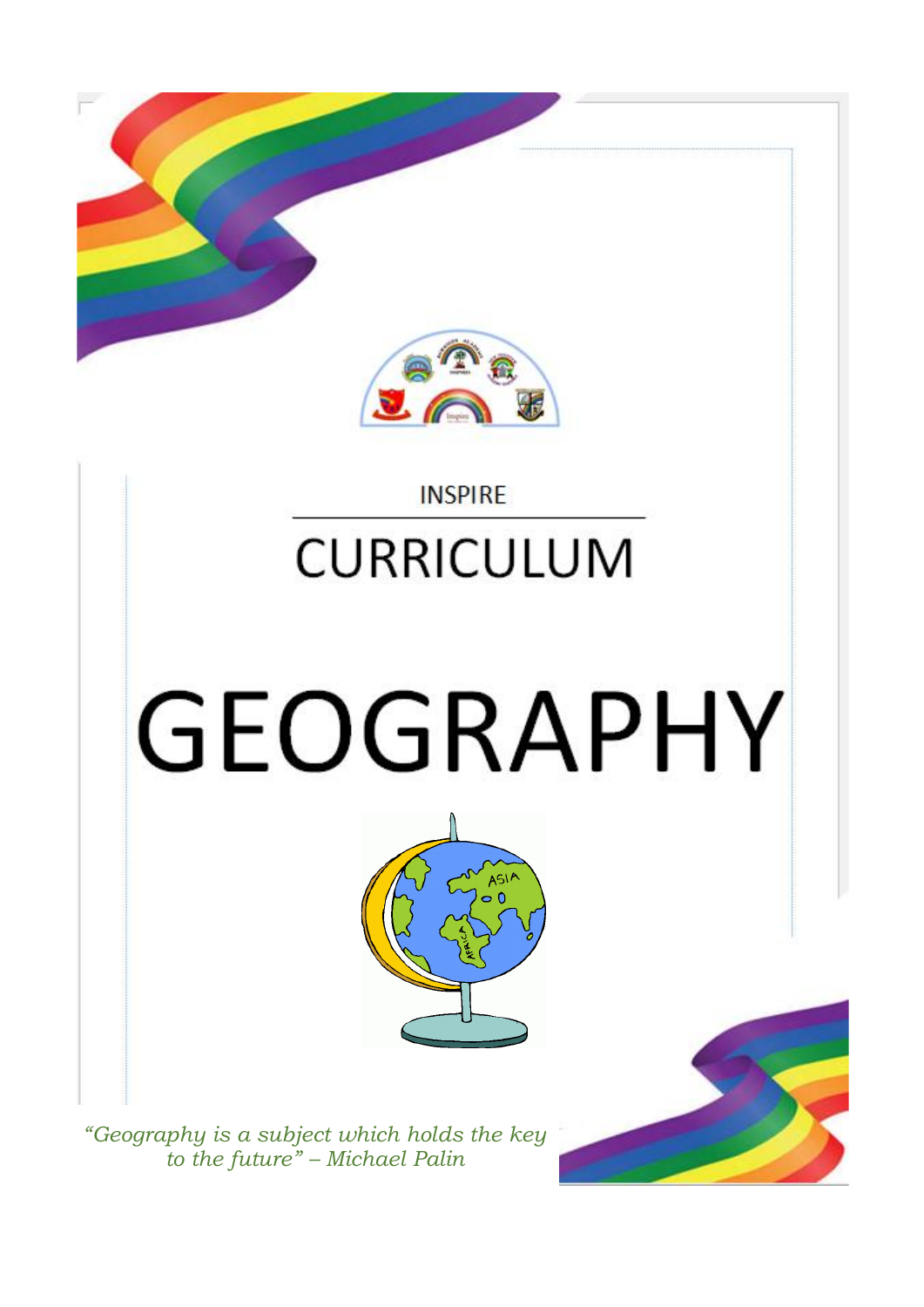### Geography

#### Intent

At our school it is our intention that Geography will inspire pupils with a curiosity and fascination about the world and its people that will remain with them throughout their lives. We aim to offer opportunities for children to explore the world in order to develop an understanding of the human and physical world in which they live in and their place within it. We aim to promote the children's interest and understanding about diverse places, people, resources and natural and human environments, together with a deep understanding of the Earth's key physical and human processes. It is our intention that Geography will promote children's spiritual, moral, social and cultural development helping them to have a greater understanding of their place in the world, and their rights and responsibilities to other people and the environment. We encourage the children to ask questions about the world and provide opportunities for them to develop geographical skills and knowledge to be able to answer them.

Through our Geography curriculum we aim to develop skills and knowledge that the children can use throughout their life including:

- Developing an age-appropriate, accurate knowledge of the location of a wide range of globally significant places and develop their skills in describing the physical and human characteristics of these places.
- Using their locational knowledge to provide a geographical context in which to study and understand important geographical processes.
- Developing an understanding that these key processes play a vital role in the development of key physical and human geographical features of the world. They should be able to discuss the interdependence of physical and human geography and how they bring about variation and change to the geographical landscape of an area.
- Developing their ability to use key geographical vocabulary which is appropriate and accurate and which evolves from EYFS to Key stage 1 and through to key stage 2.
- They should develop the skills to use and interpret a wide range of sources of geographical information including maps, diagrams, globes, aerial photographs and Geographical Information Systems (GIS).
- Developing the skills to collect, analyse and present a range of data, gathered through experiences of fieldwork, to deepen their understanding of key geographical processes.
- Developing the skills to be able to communicate geographical information in a variety of ways, including through maps, numerical and quantitative skills at writing.

It is our intention that the Geography curriculum will be both stimulating and motivating in order to capture the pupil's curiosity and fuel their motivation to learn. The pupils should be provided with exciting learning opportunities so as they enjoy acquiring and developing their skills and knowledge and perceive the world as an interesting place. With a solid foundation upon which they can continue to build their knowledge, we hope that the children will continue to have a curiosity of the world throughout their life.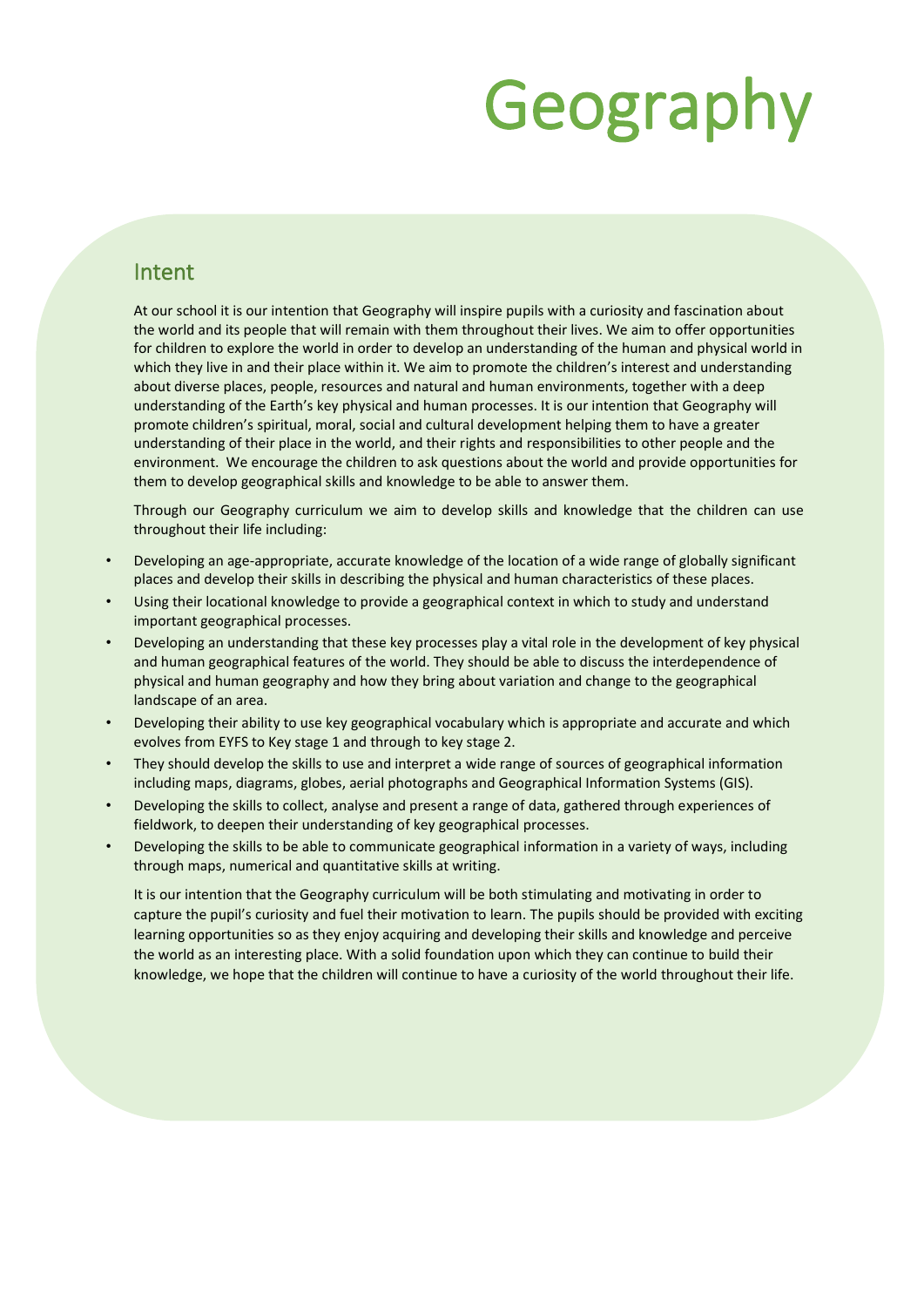#### Breadth of Study

The following is the breadth of study that our pupils will cover from Year One through to Year Six. All statutory requirements taken from the National Curriculum are included, and some of the content has been supported by the Chris Quigley Essentials Curriculum.

| Key Stage 1                                                                                                                                                                                                                                                                                                                                       | Key Stage 2                                                                                                                                                                                                                                                                                                                                                                                                                                                                                                                                                               |  |  |  |  |  |  |
|---------------------------------------------------------------------------------------------------------------------------------------------------------------------------------------------------------------------------------------------------------------------------------------------------------------------------------------------------|---------------------------------------------------------------------------------------------------------------------------------------------------------------------------------------------------------------------------------------------------------------------------------------------------------------------------------------------------------------------------------------------------------------------------------------------------------------------------------------------------------------------------------------------------------------------------|--|--|--|--|--|--|
| Investigate the World's continents and<br>$\bullet$<br>oceans<br>Investigate the countries and capital<br>cities of the United Kingdom<br>Compare & contrast a small area of the<br>$\bullet$<br>United Kingdom with that of a non-<br>European country<br>Explore weather and climate in the<br>$\bullet$<br>United Kingdom and around the world | Locate the world's countries, with a focus on<br>$\bullet$<br>Europe and countries of particular interest to<br>pupils<br>Locate the world's countries, with a focus on<br>$\bullet$<br>North America and countries of particular<br>interest to pupils<br>Identify key geographical features of the<br>$\bullet$<br>countries of the United Kingdom, and show<br>an understanding of how some of these<br>aspects have changed over time<br>Locate the geographic zones of the world<br>Understand the significance of the<br>$\bullet$<br>geographic zones of the world |  |  |  |  |  |  |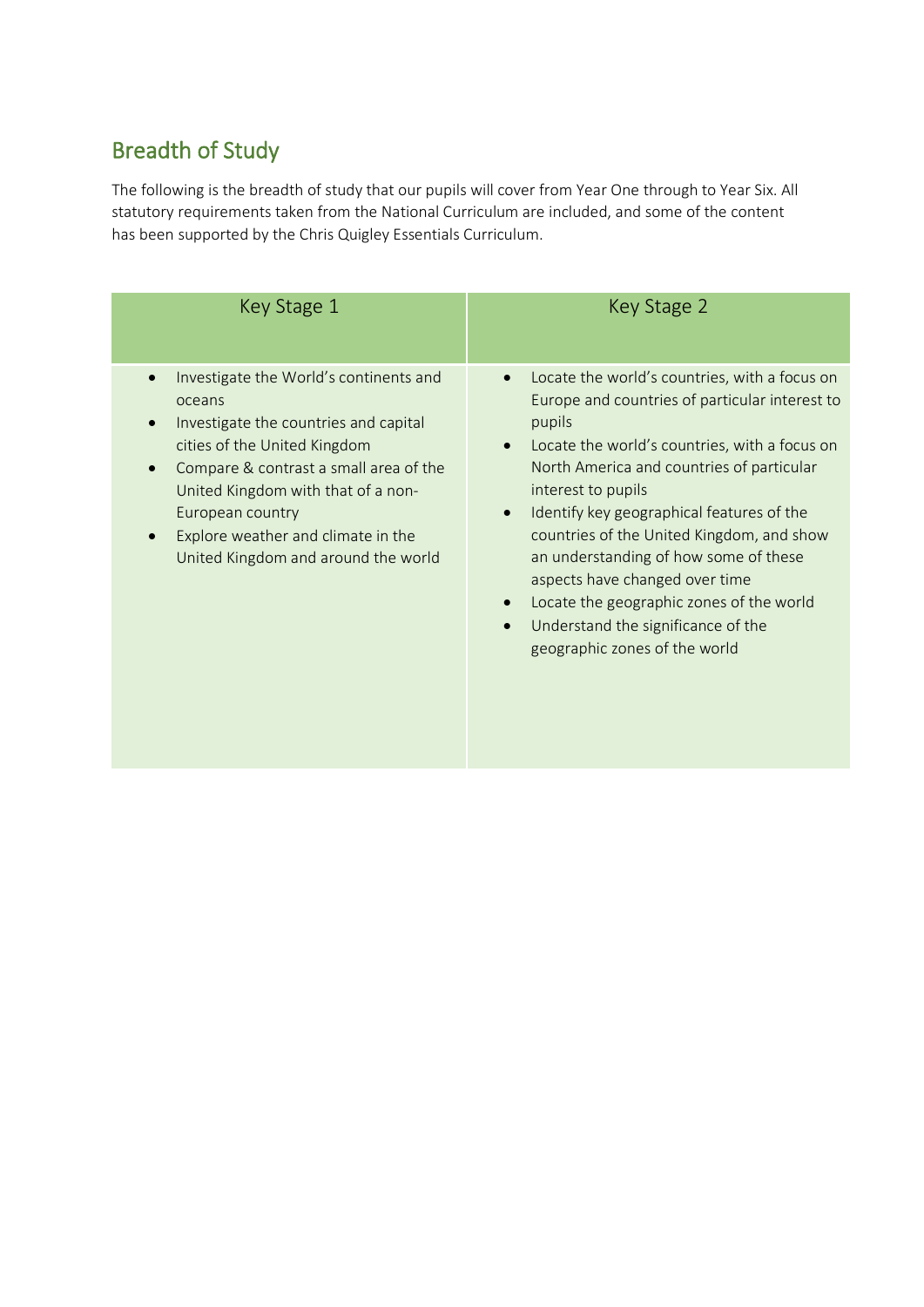## Geography

#### Whole School Coverage

The following grid shows the coverage of Geography units across the Primary age range at our school. Each unit has been carefully and progressively planned to build upon pupil's Geographical knowledge, making relevant links to their lives and local area where possible. Within each unit, pupils will learn knowledge about different categories and these will be linked to key geographical concepts.

|        | <b>Autumn Term</b>                             | <b>Spring Term</b>           | <b>Summer Term</b>                              |
|--------|------------------------------------------------|------------------------------|-------------------------------------------------|
| Year 1 | United Kingdom                                 | United Kingdom:<br>England   | United Kingdom and its<br><b>Capital Cities</b> |
| Year 2 | <b>Continents and Oceans</b>                   | <b>Climates and Weather</b>  | Australia                                       |
| Year 3 | Europe                                         | Earthquakes and<br>Volcanoes | <b>Erosion and Deposition</b>                   |
| Year 4 | Landscapes                                     | <b>Water Cycle</b>           | <b>Climate Change</b>                           |
| Year 5 | Using Maps of the World<br>and Grid References | Oceans and Currents          | <b>Biomes and Climate</b><br>Zones (part 1)     |
| Year 6 | <b>Biomes and Climate</b><br>Zones (part 2)    | North America                | South America                                   |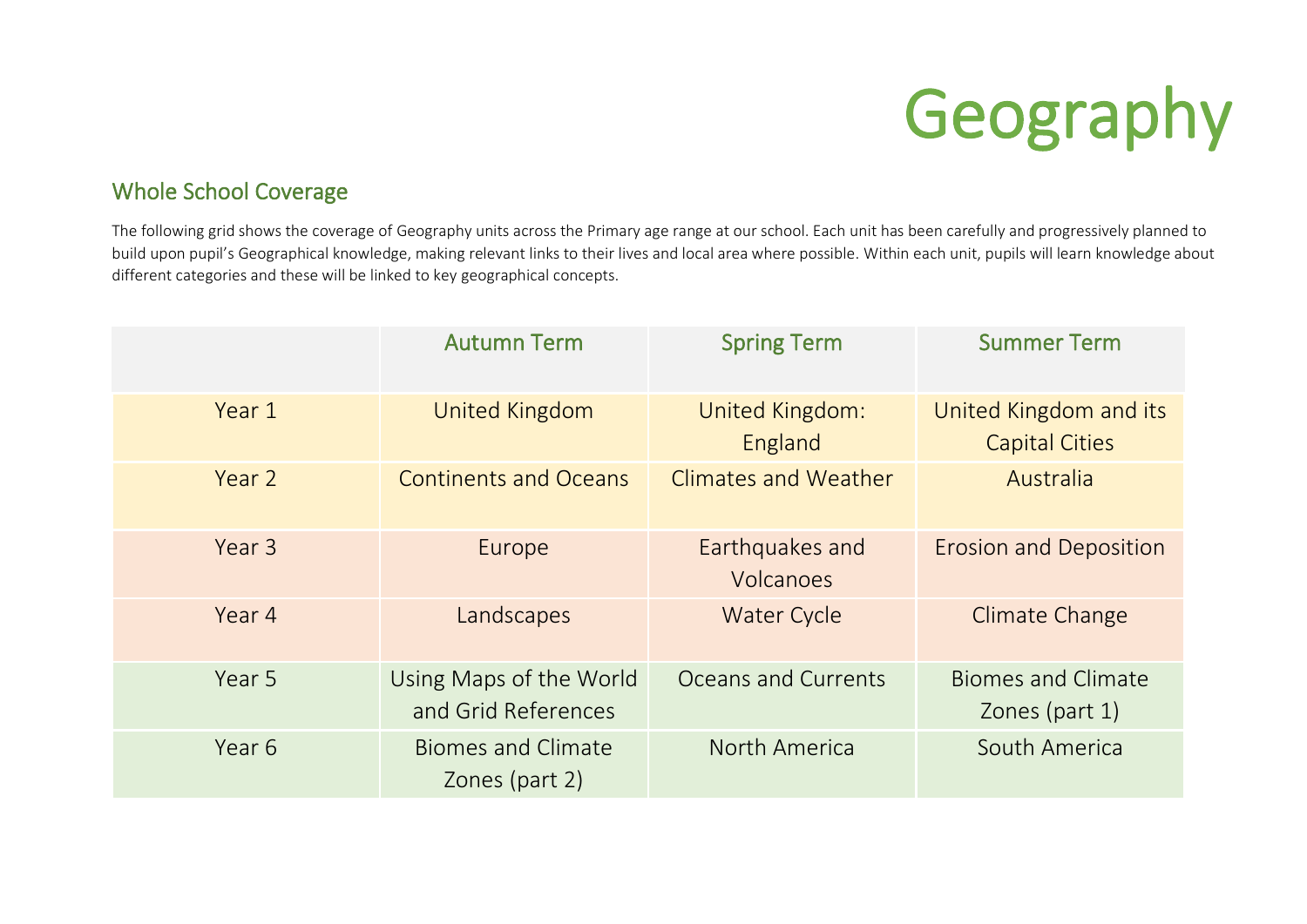

### **Knowledge Category Coverage** *Category Coverage* **<b>Geography**

| Multi-Academy Trust                              |                                  | KS1                   |                                   |                                                    |                                           |                           | LKS2      |        |                              |                           |            |                    | UKS2           |                                   |                                      |                                           |                                       |                      |               |
|--------------------------------------------------|----------------------------------|-----------------------|-----------------------------------|----------------------------------------------------|-------------------------------------------|---------------------------|-----------|--------|------------------------------|---------------------------|------------|--------------------|----------------|-----------------------------------|--------------------------------------|-------------------------------------------|---------------------------------------|----------------------|---------------|
|                                                  |                                  | Year 1                |                                   | Year 2                                             |                                           | Year 3                    |           |        | Year 4                       |                           |            | Year 5             |                |                                   | Year 6                               |                                           |                                       |                      |               |
|                                                  |                                  | <b>United Kingdom</b> | <b>United Kingdom:</b><br>England | <b>United Kingdom</b><br>and its Capital<br>cities | and<br><b>Oceans</b><br><b>Continents</b> | and<br>Weather<br>Climate | Australia | Europe | Earthquakes and<br>Volcanoes | Erosion and<br>Deposition | Landscapes | <b>Water Cycle</b> | Climate Change | Using maps of<br>and<br>the World | <b>Oceans</b> and<br><b>Currents</b> | <b>Climate Zones</b><br><b>Biomes</b> and | climate Zones<br>and<br><b>Biomes</b> | <b>North America</b> | South America |
| Geographical<br>Concepts/skills                  | Knowledge<br><b>Categories</b>   |                       |                                   |                                                    |                                           |                           |           |        |                              |                           |            |                    |                |                                   |                                      |                                           |                                       |                      |               |
| Investigate<br>places<br>Investigate<br>patterns | Location<br>Physical<br>features |                       |                                   |                                                    |                                           |                           |           |        |                              |                           |            |                    |                |                                   |                                      |                                           |                                       |                      |               |
|                                                  | Human<br>features                |                       |                                   |                                                    |                                           |                           |           |        |                              |                           |            |                    |                |                                   |                                      |                                           |                                       |                      |               |
|                                                  | Diversity                        |                       |                                   |                                                    |                                           |                           |           |        |                              |                           |            |                    |                |                                   |                                      |                                           |                                       |                      |               |
|                                                  | Physical<br>processes            |                       |                                   |                                                    |                                           |                           |           |        |                              |                           |            |                    |                |                                   |                                      |                                           |                                       |                      |               |
|                                                  | Human<br>processes               |                       |                                   |                                                    |                                           |                           |           |        |                              |                           |            |                    |                |                                   |                                      |                                           |                                       |                      |               |
| Communicate<br>Geographically                    | Techniques                       |                       |                                   |                                                    |                                           |                           |           |        |                              |                           |            |                    |                |                                   |                                      |                                           |                                       |                      |               |